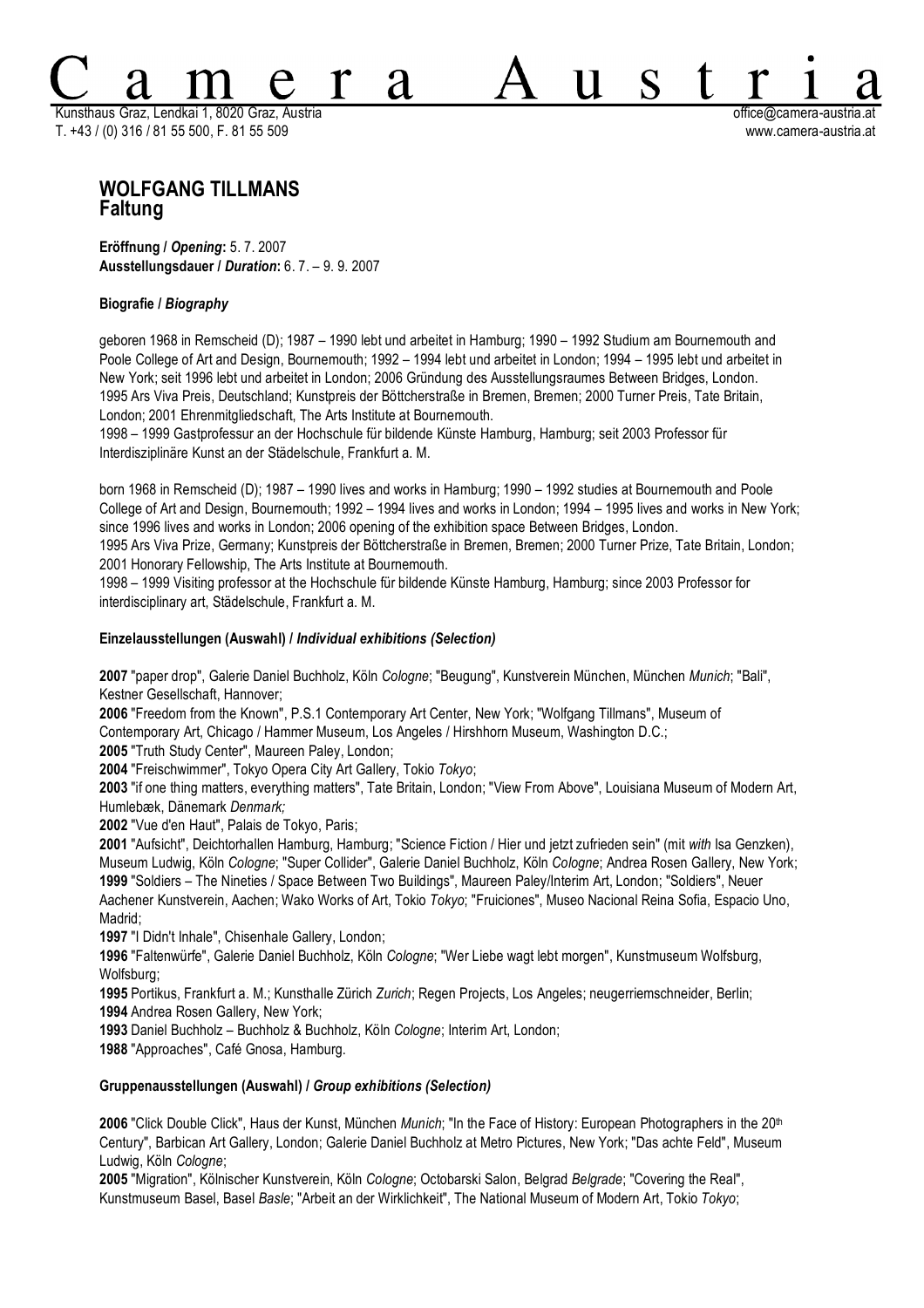**2004** "The Flower as Image", Louisiana Museum of Modern Art, Humlebæk / Fondation Beyeler, Riehen; "Jetzt und zehn Jahre davor", Kunstwerke, Berlin; "Inventory / Scott King / Daniel Urquhart", Portikus, Frankfurt (kuratiert von *curated by* Wolfgang Tillmans);

**2003** "Architektur der Obdachlosigkeit", Neue Pinakothek, München *Munich*; "After the Observatory", Paula Cooper Gallery, New York;

**2002** "Remix: Contemporary Art & Pop", Tate Liverpool, Liverpool; "Moving Pictures", Solomon R. Guggenheim Museum, New York;

**2001** "Open City – Street Photography 1950 – 2000", Museum of Modern Art, Oxford / Hirshhorn Museum, Washington D.C.; "Neue Welt", Frankfurter Kunstverein, Frankfurt; "Contemporary Utopia", Latvian Centre for Contemporary Art, Riga; "Uniforms, Order and Disorder", Pitti Immagine, Florenz *Florence*; P.S.1 Contemporary Art Center, New York; "Museum unserer Wünsche", Museum Ludwig, Köln Cologne;

**2000** Turner Prize, Tate Britain, London; "Apocalypse", Royal Academy of Arts, London; "Protest and Survive", Whitechapel Art Gallery, London; "Eine Munition unten anderen", Frankfurter Kunstverein, Frankfurt; "Complicity", Australian Centre for Photography, Sydney;

**1999** "... om det sublima / ... on the sublime", Rooseum Centre for Contemporary Art, Malmö;

**1998** "Berlin/Berlin", Berlin Biennale, Berlin; "From the corner of the Eye", Stedelijk Museum, Amsterdam; "Fast Forward Image", Hamburger Kunstverein, Hamburg;

**1997** "We Gotta Get out of this Place", Cubitt, London; "Absolute Landscape – Between Illusion and Reality", Yokohama Museum of Art, Yokohama;

**1996** "New Photography #12", The Museum of Modern Art, New York; "Prospect '96", Frankfurter Kunstverein / Schirn Kunsthalle, Frankfurt; "Das deutsche Auge", Deichtorhallen Hamburg, Hamburg; "By Night", La Fondation Cartier pour l'art contemporain, Paris;

**1995** Kunstpreis der Böttcher Straße in Bremen, Kunsthalle Bremen, Bremen; "The Enthusiast", Gavin Brown's Enterprise, New York; "Human Nature", New Museum of Contemporary Art, New York; "Take Me (I'm Yours)", Serpentine Gallery, London;

**1994** "Streetstyle", Victoria & Albert Museum, London; "Winter of Love", P.S.1 Contemporary Art Center, New York; "L'Hiver de l'amour", Musée d'art moderne de la ville de Paris, Paris;

**1992** "We Haven't Stopped Dancing Yet", PPS. Galerie F.C. Gundlach, Hamburg;

**1989** "Die Hamburg Schachtel", Museum für Kunst und Gewerbe, Hamburg.

# **Monografien, Künstlerbücher, Kataloge (Auswahl) /** *Monographs, Artist's books, Catalogues (Selection)*

*Manual*, Köln *Cologne*: Verlag der Buchhandlung Walther König 2007;

*Sprengel Installation*, Sprengel Museum, Hannover *Hanover*, Kat. *cat*., Hannover *Hanover*: Sprengel Museum 2007;

*Wolfgang Tillmans*, Museum of Contemporary Art, Chicago / Hammer Museum, Los Angeles, Kat. *cat*., New Haven/London: Yale University Press 2006;

*Freedom from the Known*, P.S.1 Contemporary Art Center, New York Kat. *cat*., Göttingen: Steidl 2006;

*Wolfgang Tillmans: truth study center*, Köln *Cologne*: Taschen 2005;

*Freischwimmer*, Tokyo Opera City Gallery, Kat. *cat*., Tokio *Tokyo*: Tokyo Opera City Gallery 2004;

*Wako Book 3*, Tokio *Tokyo*: Wako Works of Art 2004;

*if one thing matters, everything matters*, Tate Britain, London, Kat. *cat*., London: Tate 2003;

*Wolfgang Tillmans*, London/New York: Phaidon Press 2002;

*Wolfgang Tillmans: Still Life*, Havard University Art Museum, Kat. *cat*., Cambridge: Havard University Art Museum 2002;

*AC: Isa Genzken / Wolfgang Tillmans*, Museum Ludwig, Köln *Cologne* Kat. *cat.*, Köln *Cologne*: Verlag der Buchhandlung Walther König 2001;

*Wako Book 2*, Tokio *Tokyo*: Wako Works of Art 2001;

*Aufsicht*, Deichtorhallen Hamburg, Kat. *cat*., Ostfildern-Ruit: Hatje Cantz 2001;

*Portraits*, Köln *Cologne*: Verlag der Buchhandlung Walther König 2001;

*Wako Book 1999*, Tokio *Tokyo*: Wako Works of Art 1999;

*Total Solar Eclipse / Totale Sonnenfinsternis*, Köln *Cologne*: Verlag der Buchhandlung Walther König 1999;

S*oldiers: The Nineties*, Köln *Cologne*: Verlag der Buchhandlung Walther König 1999;

*Wolfgang Tillmans: Burg*, Köln *Cologne*: Taschen 1998, neu herausgegeben *reissued* 2002;

*Concorde*, Köln *Cologne*: Verlag der Buchhandlung Walther König 1997;

*Wer Liebe wagt lebt morgen / For When I'm Weak I'm Strong*, Kunstmuseum Wolfsburg, Wolfsburg, Kat. *cat*., Ostfildern-Ruit: Hatje Cantz 1996;

*Wolfgang Tillmans*, Portikus, Frankfurt a. M., Kat. *cat*., Frankfurt a. M.: Portikus 1995;

*Wolfgang Tillmans*, Kunsthalle Zürich, Kat. *cat*., Zürich *Zurich*: Kunsthalle Zürich 1995;

*Wolfgang Tillmans*, Köln *Cologne*: Taschen 1995, neu herausgegeben *reissued* 2002.